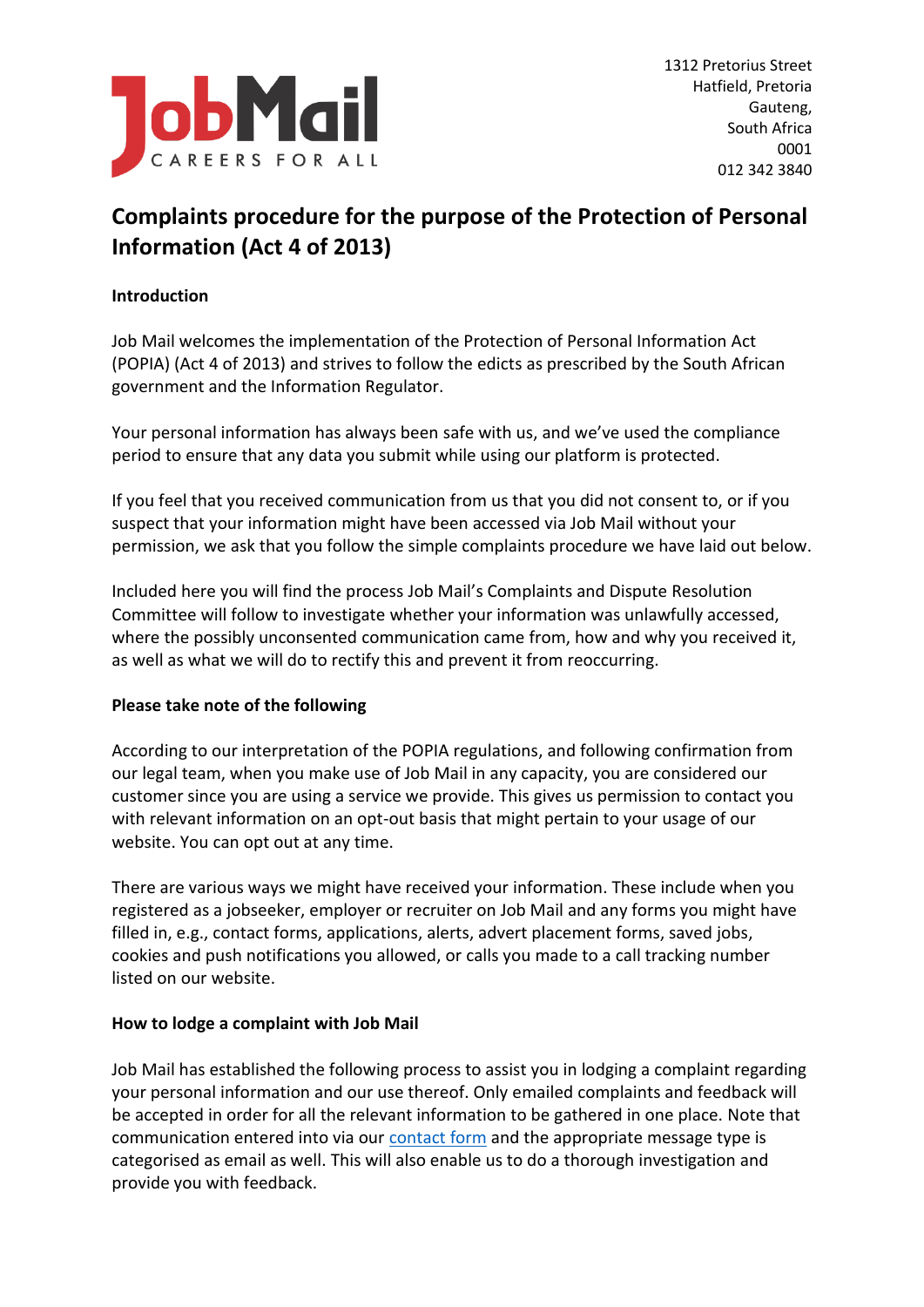

# **If you believe that we sent you unsolicited communications or that an unauthorised party gained access to your personal information, please send an email to [popi@jobmail.co.za.](mailto:popi@jobmail.co.za)**

#### **Include the following:**

- 1. Your name and surname.
- 2. Proof of identity in the form of either a copy of your ID, driver's licence, or passport.
- 3. The email address and/or contact number that received the unsolicited communication.
- 4. The date/s and time/s that the email address and/or contact number received the communication.
- 5. The actual communication, if possible, be it email or SMS. If you can't include it, please give us some indication about the contents of the communications to help us identify it, even a screenshot will help.
- 6. An indication of what you would like us to do with your personal information going forward. We can delete all of it from our database, or we can assist you in updating your preferences to receive more accurate communication.
- 7. For a possible data breach: If you suspect an unauthorised party gained access to your personal information through Job Mail and used it to send unconsented communication, please include the sender's information and the unsolicited material as an attachment.
- 8. If you are registered with Job Mail, please indicate whether you would like us to delete your account or assist you in managing your preferences.

## **Here are the steps we will take to investigate and attend to your complaint:**

- 1. We will acknowledge the receipt of your complaint, and your email will be forwarded to our team for immediate attention. No complaint is seen as trivial or less important than another and will receive our utmost attention.
- 2. We will investigate where we collected your information from and provide you with these details if you so request.
- 3. In accordance with your original complaint email, we will take the necessary actions as requested by you and we will reply with a confirmation that your instructions were followed. Should there be any unforeseen developments, you will be contacted and informed of them.
- 4. You will receive a reply from us within ten workdays. Workdays are regarded as from Monday to Friday.
- 5. As part of our investigation process, we will also use this opportunity to look at ways to improve how we communicate with our users and how we manage their information. Please also see this opportunity as an invitation to make suggestions on where we can improve or adjust the way we interact with our users.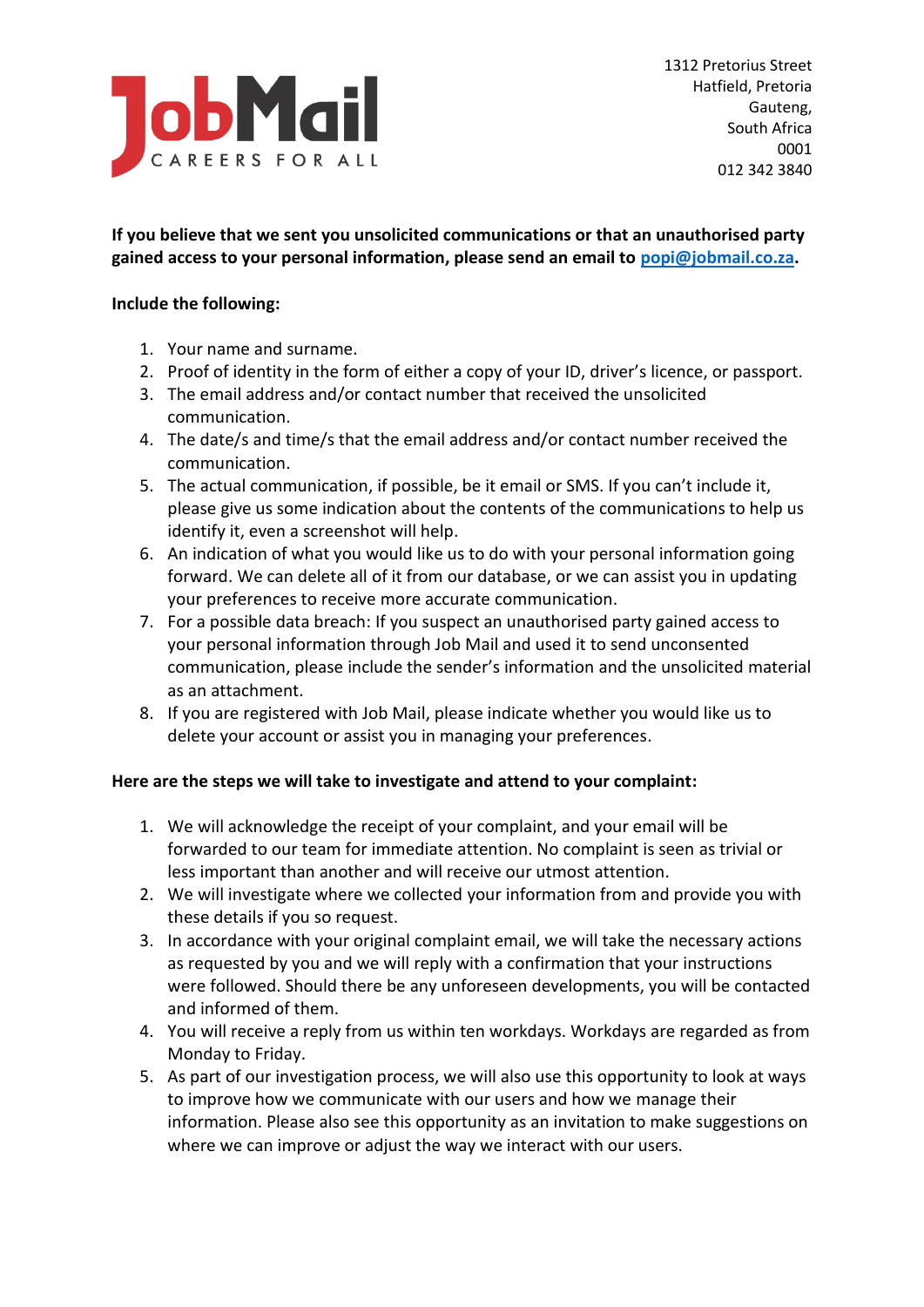

#### **Independent adjudication**

If you are unsatisfied with how your complaint was resolved, or should you receive further unsolicited communication from us and additional communication is unsatisfactory, you can contact an independent adjudicator to investigate the matter.

We aim to have your complaint resolved to your satisfaction the first time we communicate. At this time, we are still waiting for the Information Regulator to clearly communicate the code of conduct in terms of POPIA and suitable independent adjudicators. We will endeavour to appoint an appropriate entity to assist you in the resolution of this matter as soon as possible. Until then, please feel free to get in touch with us for assistance: [popi@jobmail.co.za.](mailto:popi@jobmail.co.za) Alternatively, contact the Information Regulator via the details listed at the bottom of this page.

#### **Important notes**

- **1. Please note that it could take up to three workdays for unsubscribes to take full effect.**
- 2. We have no control over contact information entered in error or hoax via the registration process or the filling out of any forms on our website. If it was done as a hoax, we can supply you with the IP address should you be interested in reporting this person to the authorities.
- 3. If you recently changed your phone number then received unconsented communication from us via SMS or phone call, it could be that your new number was previously associated with a Job Mail user who consented to receive marketing from us. We will gladly delete your information. You can also send STOP to 41624 to opt out of any SMS marketing free of charge or send an email to [popi@jobmail.co.za](mailto:popi@jobmail.co.za) and our team will take the necessary actions.
- 4. If you've placed an advert on Job Mail and are receiving responses to it via email or phone, it is not seen as unsolicited communication because receiving these responses is why the advert was placed to start with. This kind of email is seen as a necessary part of the services that we provide to you as our customer/user.
- 5. We will keep a record of all complaints for a total of five years.

## **Contact the Information Regulator**

General queries: [inforeg@justice.gov.za](mailto:inforeg@justice.gov.za) Complaints: [complaints.IR@justice.gov.za](mailto:complaints.IR@justice.gov.za) Click here to visit the website > [www.justice.gov.za/inforeg](http://www.justice.gov.za/inforeg)

#### **Important links**

[Advertising Policy/Rules](https://blog.jobmail.co.za/free-advert-criteria-terms-conditions-of-use/)